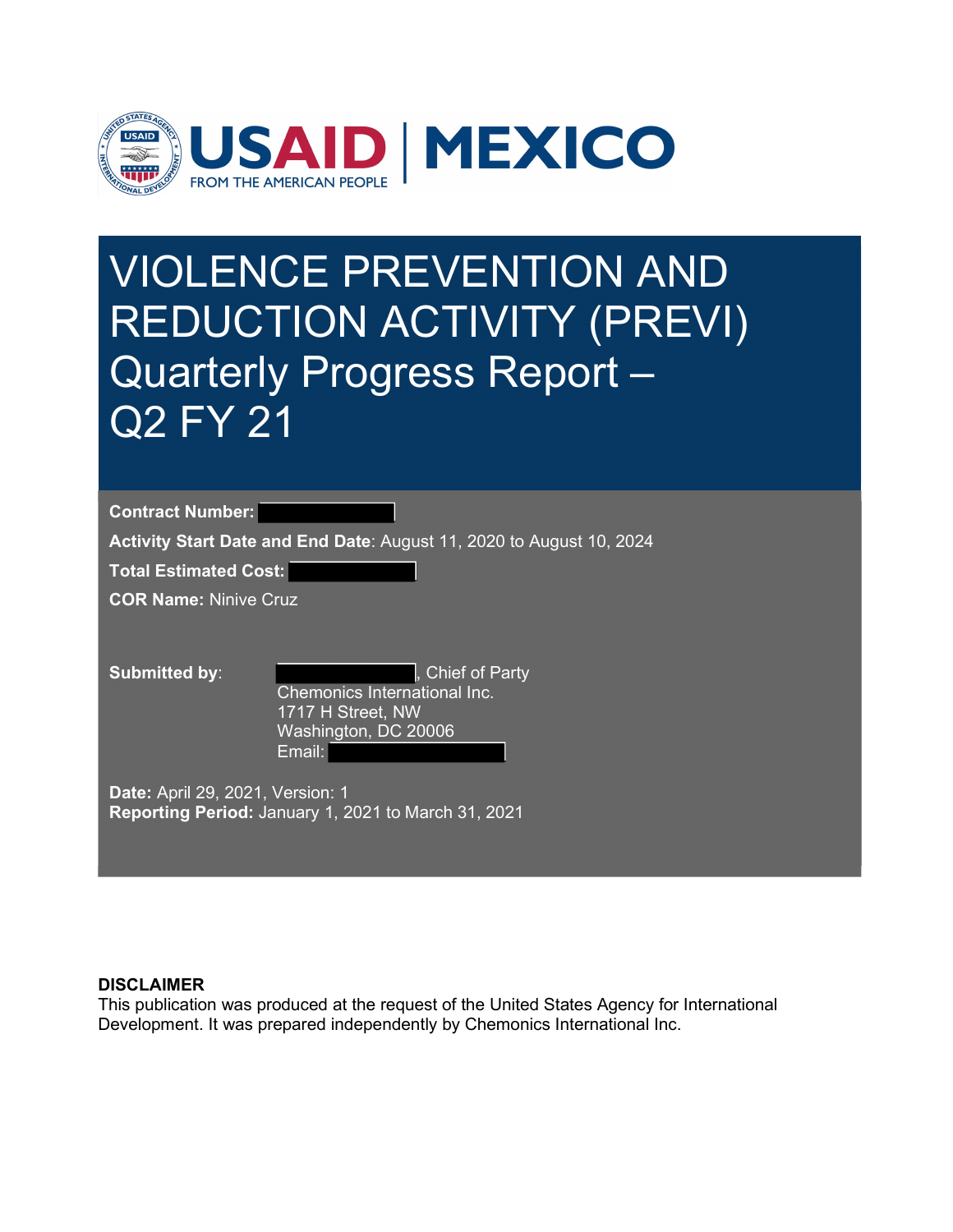## **Acronyms**

| <b>APEA</b>        | <b>Applied Political Economic Analysis</b>                                                             |
|--------------------|--------------------------------------------------------------------------------------------------------|
| <b>CSO</b>         | <b>Civil Society Organization</b>                                                                      |
| EBP                | Escala de Buenas Practicas (Good Practice Scale)                                                       |
| FY.                | <b>Fiscal Year</b>                                                                                     |
| <b>GESI</b>        | <b>Gender Equality and Social Inclusion</b>                                                            |
| <b>HPJC</b>        | Herramienta Diagnostica de Policia y Justicia Civica (Evaluation Tool for<br>Police and Civic Justice) |
| IPA                | <b>Innovations for Poverty Action</b>                                                                  |
| MEL                | Monitoring, Evaluation, and Learning                                                                   |
| <b>NPCJM</b>       | National Policing and Civic Justice Model                                                              |
| Q2                 | Quarter Two                                                                                            |
| <b>ROLE</b>        | Recursos, Opciones y Libertad de Expresion (Resources, Options and Liberty<br>of Expression)           |
| <b>RFA</b>         | <b>Request for Applications</b>                                                                        |
| <b>RFP</b>         | <b>Request for Proposals</b>                                                                           |
| <b>USAID</b>       | United States Agency for International Development                                                     |
| <b>USAID/PREVI</b> | United States Agency for International Development's Violence Prevention<br>and Reduction Activity     |
| V&C                | <b>Violence and Crime</b>                                                                              |
| <b>YTT</b>         | Youth Targeting Tool                                                                                   |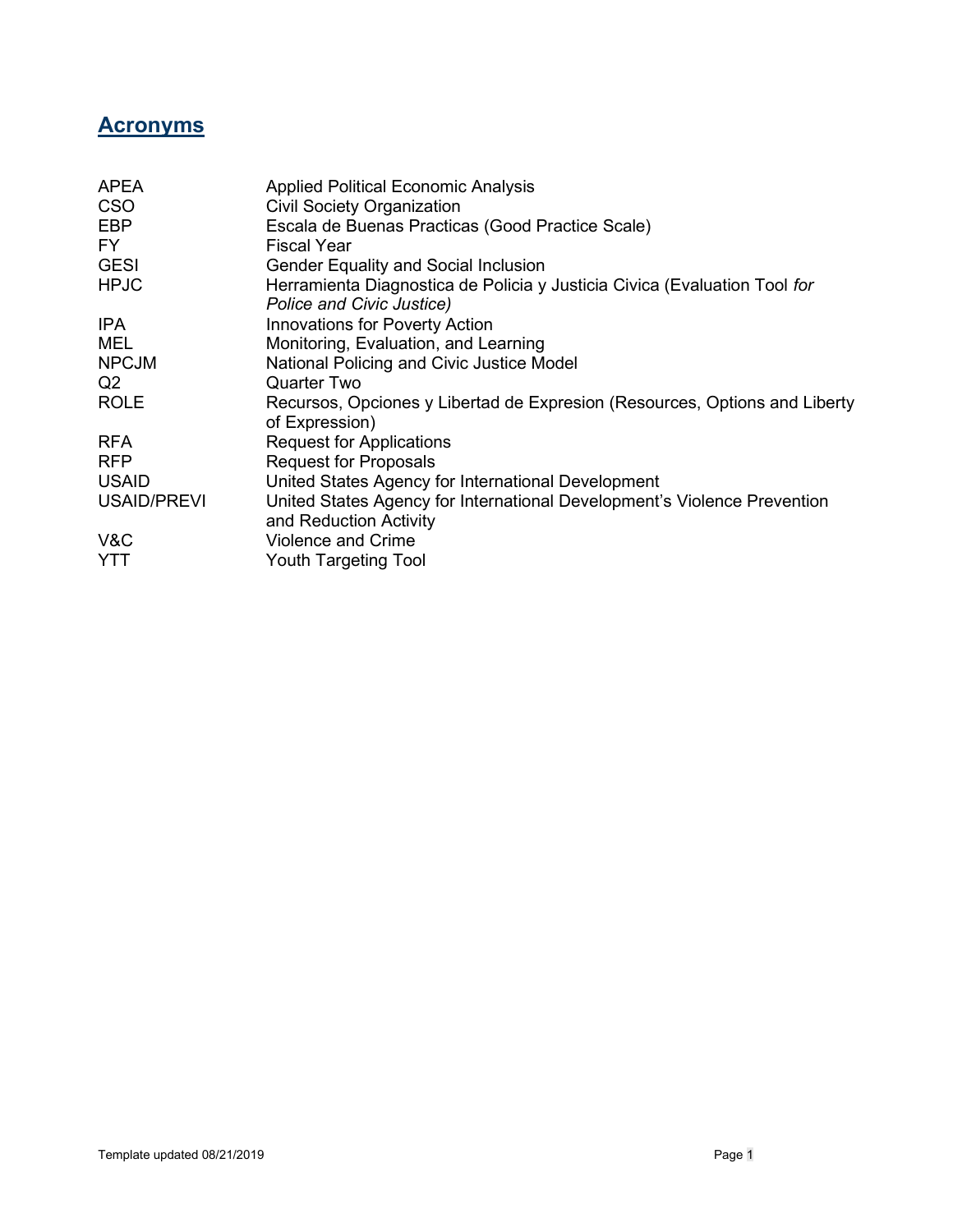# Table of Contents

| 1. Executive Summary                                      | 3  |
|-----------------------------------------------------------|----|
| 2. Context Analysis                                       | 4  |
| 3. Monitoring                                             | 5  |
| 4. Accomplishments and Overall Status                     | 7  |
| 5. Problems and Delays (and/or Lessons Learned)           | 9  |
| 6. Major Activities or Corrective Actions                 | 10 |
| 7. Updates on Evaluation and Learning Plans or Activities | 10 |
| 8. Environmental Compliance                               | 10 |
| 9. Financial Projections Report                           | 11 |
| 10. Participant Training                                  | 11 |
| 11. Partnerships Report                                   | 11 |
| 12. Annexes                                               | 11 |
| Annex A. Supplemental Operations Section                  | 11 |
| Annex B. Supplemental Subcontracts and Grants Section     | 11 |
| Annex C. Monthly Success Story                            | 13 |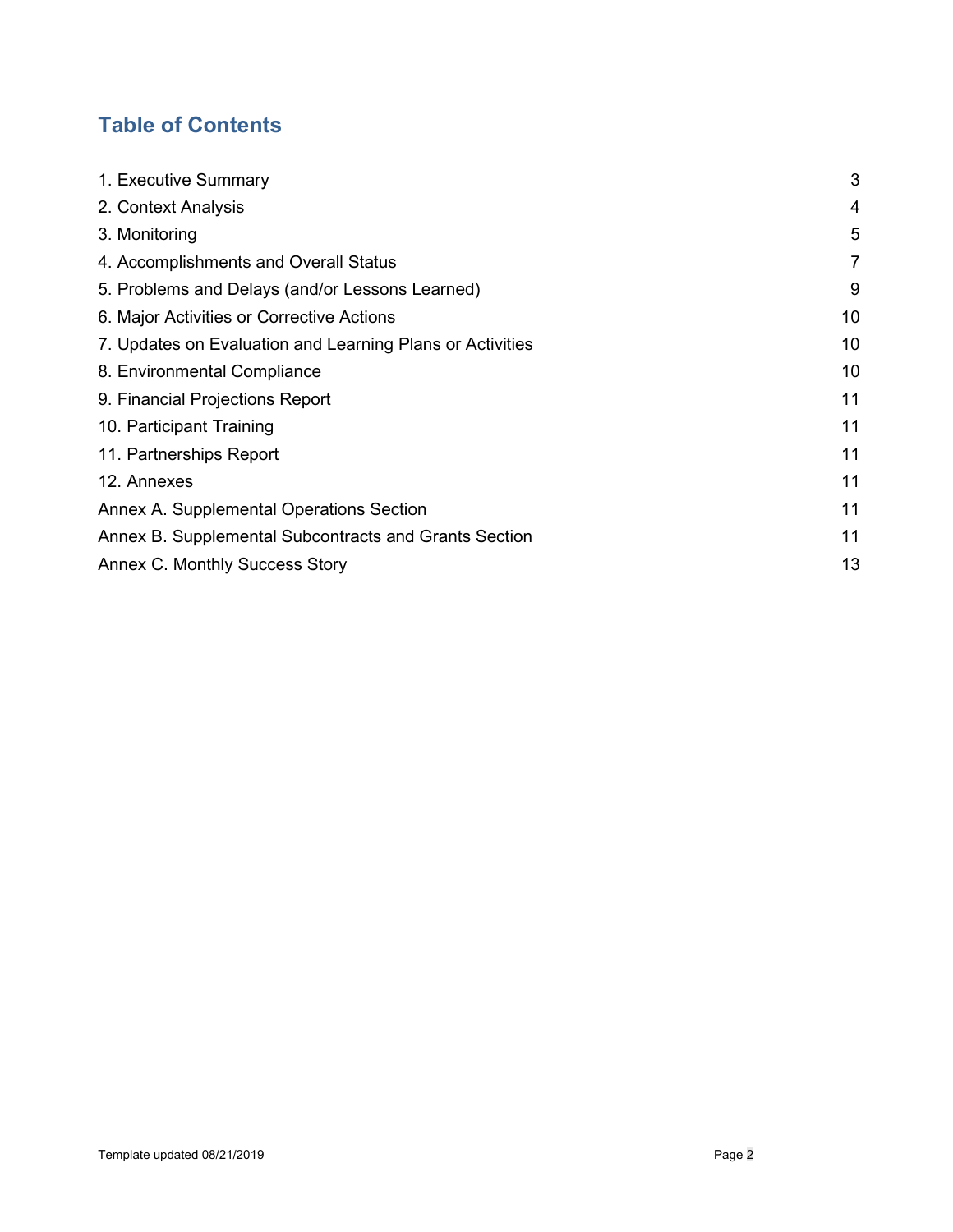## 1. Executive Summary

| <b>Activity Name</b>                         | Violence Prevention and Reduction Activity (PREVI)                                                                                                                                                                                                                                                                                                                                                                                                                                                                                                                      |
|----------------------------------------------|-------------------------------------------------------------------------------------------------------------------------------------------------------------------------------------------------------------------------------------------------------------------------------------------------------------------------------------------------------------------------------------------------------------------------------------------------------------------------------------------------------------------------------------------------------------------------|
| <b>Activity Start and</b><br><b>End Date</b> | August 11, 2020 to August 10, 2024                                                                                                                                                                                                                                                                                                                                                                                                                                                                                                                                      |
| <b>Activity Purpose</b>                      | Strengthen the capacity of municipal governments and communities to<br>effectively resolve and mitigate local crime and violence by shifting the focus<br>away from punitive justice to preventive and proactive civic justice and<br>policing consistent with the Government of Mexico's Modelo Nacional de<br>Policia y Justicia Civica (National Policing and Civic Justice Model).                                                                                                                                                                                  |
| <b>Activity Description</b>                  | PREVI is a four-year Activity that will strengthen the capacities of local<br>actors to expand civic justice, including one of its main components: using<br>evidence-based interventions for secondary and tertiary violence and crime<br>prevention. Moreover, the Activity will foster information sharing among<br>criminal justice operators and municipal law enforcement to facilitate an<br>increase in crime reports.                                                                                                                                          |
| Geographic Areas                             | The Activity's civic justice components will be carried out at the municipal<br>level, while information sharing work will engage state-level public<br>institutions. The geography of intervention are 32 municipalities located in<br>eleven states: Baja California, Baja California Sur, Chihuahua, Coahuila,<br>Colima, Jalisco, Michoacan, Nuevo Leon, Queretaro, <sup>1</sup> Quintana Roo, and<br>Sonora. Moreover, USAID/PREVI's technical assistance will be expanded to<br>other states where political and local conditions are deemed to be<br>auspicious. |

This document is the United States Agency for International Development's (USAID) Violence Prevention and Reduction Activity (hereafter "USAID/PREVI" or the "Activity") progress report for quarter two of fiscal year 2021 (Q2 FY 21). The purpose of USAID/PREVI is to support violence and crime (V&C) prevention and reduction efforts in Mexico through evidence-based interventions that leverage local systems, foster innovation, and mainstream a gender equality and social inclusion (GESI) perspective. To achieve its purpose, the Activity has three objectives:

- 1. Municipal authorities, in collaboration with civil society and the private sector, use evidencebased interventions to respond to low-level crimes and community violence that reduce imprisonment and build public confidence in institutions.
- 2. Reduce likelihood of at-risk youth being imprisoned or on probation for crime and violence.
- 3. Improve coordination between civic justice courts, municipal law enforcement, and criminal justice operators through shared information and intelligence cooperation.

During the reporting period, the Activity obtained USAID's technical concurrence on its Monitoring, Evaluation and Learning (MEL) Plan and submitted a request to modify its contract. Moreover, the Activity had its official launch in February 2021 and has formally initiated contact and collaboration with local actors.

In addition, USAID/PREVI began setting the foundations for its four-year implementation strategy by updating and developing tools that will serve to inform its capacity building strategy. This is the case of the Youth Targeting Tool (YTT), YTT-Tertiary Prevention, the Good Practice Scale (EBP, per its

<sup>1</sup> During the reporting quarter, work with Queretaro has been put on hold per the request of USAID.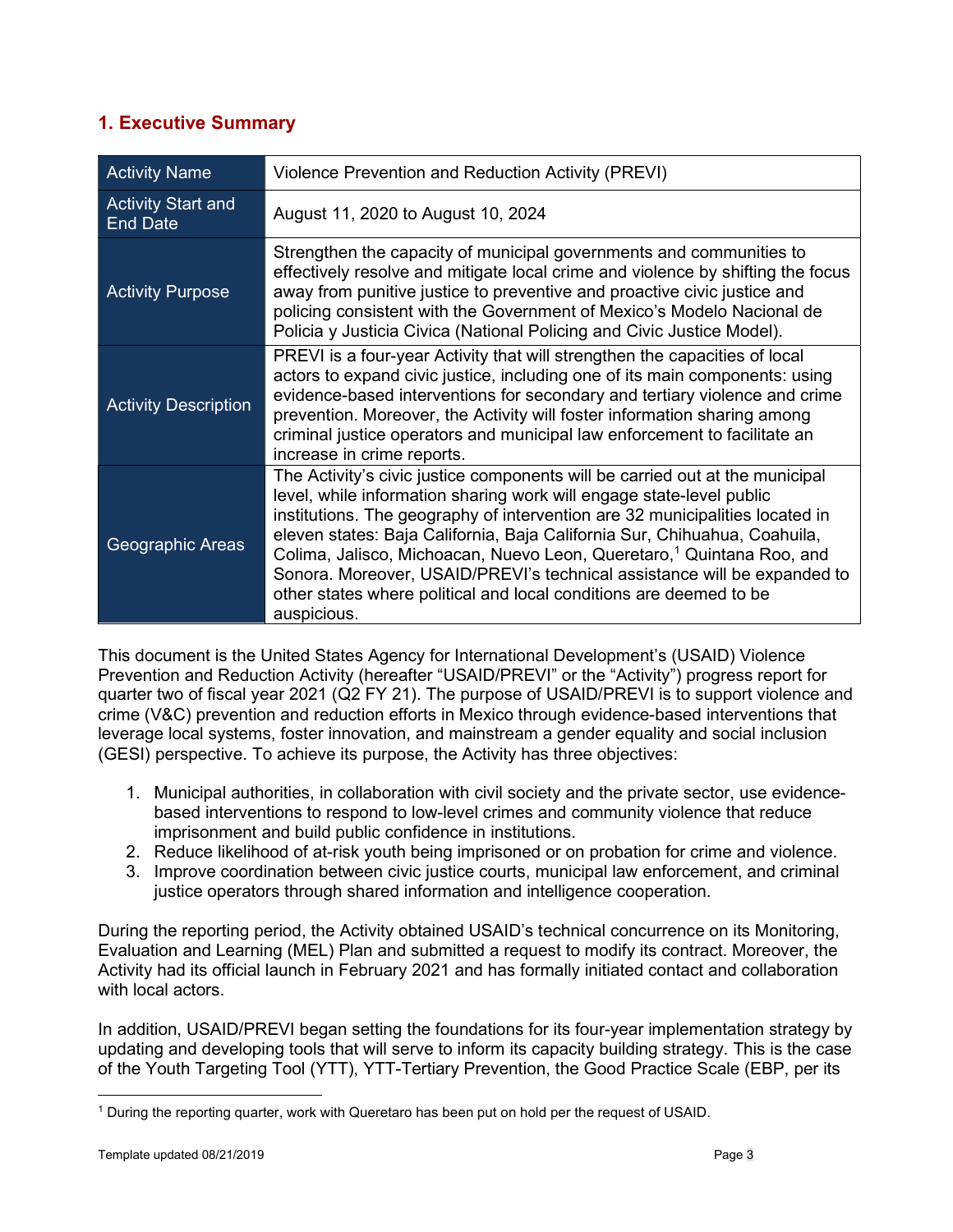Spanish acronym) and the Evaluation Tool [for police and civic justice] (HPJC, per its Spanish acronym). Additionally, USAID/PREVI began its field implementation by selecting five grantees that will serve individuals going through the civic justice system, initiating the development of training materials, and designing the mentoring program for municipalities implementing civic justice.

USAID/PREVI devoted much of the quarter's efforts to exploring context analysis methodologies, such as the Applied Political Economic Analysis (APEA) and streamlining administrative activities, which is evidenced in the lessons learned presented in this report. Overall, the Activity has invested in the development of technically-sound tools and local partnerships to ensure effective implementation throughout the years.

## 2. Context Analysis

During Q2 FY 21, changes in the implementing context have been identified around federal and local legislation, pre-electoral campaigns, and the continuation of the COVID-19 pandemic. Each of the local developments is explained next:

### Developments in federal and local legislation

In March 2021, the Senate endorsed a decree to amend the Constitution, specifically Articles 5, 17, 21 and 73, to incorporate civic justice as one of the main instruments for V&C prevention at the municipal level.<sup>2</sup> The proposed amendment intends to formalize the use of community service as an administrative sanction, as well as to limit the use of arrests to penalize misdemeanors. If passed by Congress, the Congress has up to 180 days to publish a General Law on civic justice. The proposed amendment is significant and positive for municipal governments with which USAID/PREVI collaborates, as it provides legal certainty for municipalities to use community service without it being perceived as a form of unpaid labor. Moreover, it points to the appropriation of civic justice at all levels of government and across government branches.

Also in March, the Mexican Congress approved a bill that seeks to legalize the recreational use of marijuana by creating a Federal Law for the Regulation of Cannabis and reforming the General Law on Health and the Federal Criminal Code. $^3$  This bill must be reviewed and approved by the Senate before entering into force, and, if approved by both chambers, it would require state legislatures to standardize their Criminal Codes accordingly. However, municipal regulations, under which civic justice is overseen, should not be impacted, as these do not look into substance use in private spaces. Therefore, behaviors such as public consumption of cannabis and committing an offense in a state of intoxication will still be penalized according to municipal-level legislation.

At the local level, in March, the municipality of Hermosillo reformed its Police and Good Government Edict (Bando de Policia y Buen Gobierno)<sup>4</sup> to include aspects of the National Policing and Civic Justice Model (NPCJM). With this update in its local regulations, the municipality has mandated the establishment of public hearings, the use of community policing, and the prioritization of alternative measures to sanctions. With this development, USAID/PREVI's work becomes more relevant in Hermosillo and adds to the regulatory foundation on which the Activity's efforts are built.

<sup>&</sup>lt;sup>2</sup> See the official communiqué here (in Spanish).

<sup>&</sup>lt;sup>3</sup> See <u>this</u> and <u>this</u> article, in Spanish, or <u>this</u> in English.

<sup>&</sup>lt;sup>4</sup> See this **news article**, in Spanish, detailing the new legislation.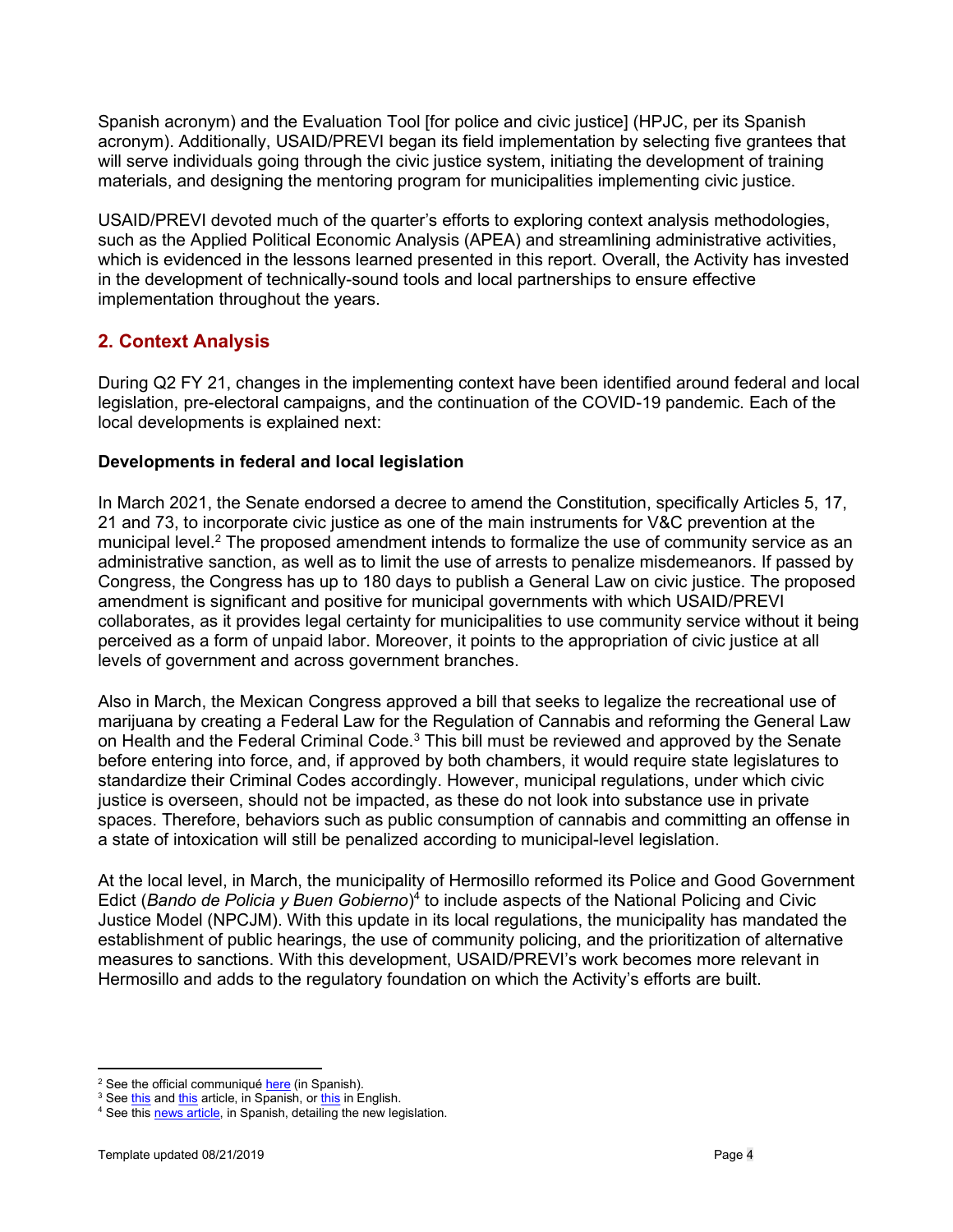#### Local elections

As mentioned in the previous quarterly report, local dynamics are heavily influenced by the elections that will be held in June 2021 throughout most of Mexico. $^5$  Evidence of this is the fact that most of the mayors<sup>6</sup> in the Activity's target municipalities have requested leave of absence to participate in political campaigns, appointing interim representatives without decision-making power to interact with the Activity. In the case of La Paz, Baja California Sur, the municipality's liaison with USAID/PREVI even resigned to join a political campaign, leaving the Activity temporarily without a point of contact.

Given the great implications of electoral processes in Mexico, USAID/PREVI carried out an APEA looking into the impact of the results on programmatic objectives and activities. More information on the process and stage of this endeavor is presented under Risk Monitoring in the following section.

#### Pandemic

Following the peak in infection rates that occurred in the previous quarter, COVID-19 cases in the country have consistently gone down. By the end of the reporting period, no entity in Mexico was in the highest level of epidemiological alert, with most of the territory being deemed at low or mediumlow risk.<sup>7</sup> On a global scale, the country is now third in the world by total number of deaths, being behind the United States of America and Brazil.<sup>8</sup> Given the continuation of the public health emergency, staying-at-home and social-distancing continue to be the official recommendations.

## 3. Monitoring

During Q2 FY 21, the Activity obtained USAID's technical concurrence on its MEL Plan and has submitted a request to modify its contract accordingly. While program performance indicators have been identified, no progress has been recorded during the reporting period. Therefore, the enclosed Indicator summary table has values of zero for the quarter. Nevertheless, USAID/PREVI initiated work on data collection methods to measure key performance indicators, more information on which is presented below in Section 4. Accomplishments and Overall Status.

### Risk Monitoring

To ensure that the Activity attains its objective, USAID/PREVI keeps track of elements and conditions that may hinder its implementation. To monitor these changes, USAID/PREVI relies on its interaction with local partners, media analysis, and—as an innovation for this quarter—the use of APEA.

The first identified risk during the quarter relates to collaboration from operational personnel across partner government agencies and institutions. Given the systemic nature of the Activity, USAID/PREVI relies on local buy-in to carry out planned activities and reach its goals. During the reporting quarter, operational personnel from the municipalities of Nuevo Leon and Chihuahua reduced their engagement with the Actvity, slowing down activities previously agreed upon with the heads of the municipal government. Likewise, and as identified in its

<sup>&</sup>lt;sup>5</sup> See <u>this</u> map presenting the type of election held in each state (in Spanish).

<sup>6</sup> The municipalities where mayors requested leave are:

<sup>&</sup>lt;sup>7</sup> See <u>this</u> article presenting the epidemiological risk levels of all states in the country (in Spanish).

<sup>&</sup>lt;sup>8</sup> See the World Health Organization's Coronavirus Disease **Dashboard** (data updated in real time).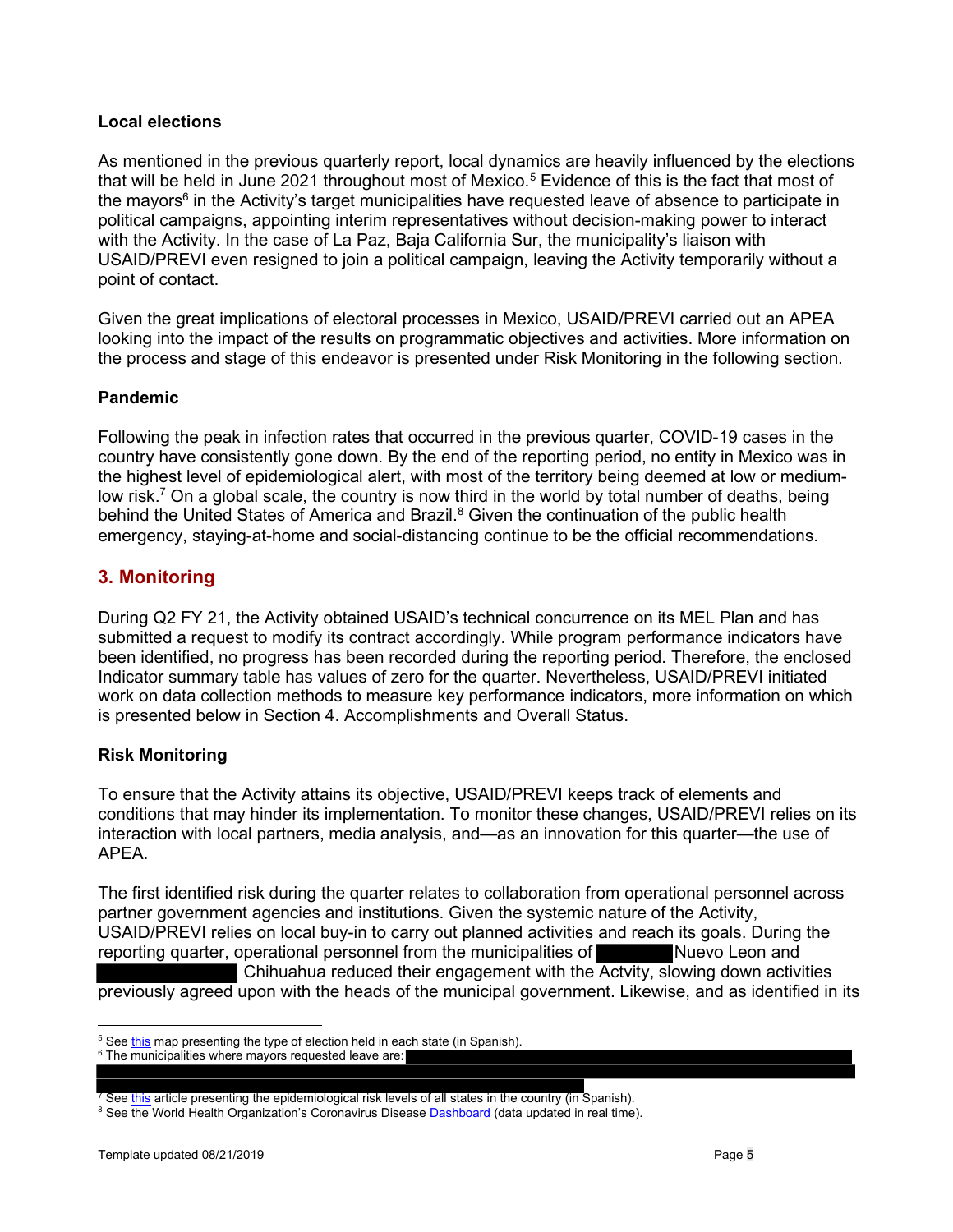Annual Work Plan, USAID/PREV has faced reluctancy on the part of police analysis units and prosecutor's offices to share information for intelligence purposes. While this behavior was expected, the Activity will continue looking for incentives that will promote collaborative work on the matter.

The second risk that the Activity faced was the ongoing electoral campaign. Following the recommendations and trends promoted at a global level by USAID, the Activity has integrated the Thinking and Working Politically<sup>9</sup> approach, which is interested in exploring and understanding in greater detail the context in which a program is being implemented. To operationalize this analytical approach, USAID/PREVI carried out an APEA to analyze the implications of the upcoming elections on the Activity's activities and goals. The main objective of this exercise was to test the pertinence of the methodology as a permanent tool for USAID/PREVI.

| General objective | Obtain detailed information that can guide USAID/PREVI's implementation      |
|-------------------|------------------------------------------------------------------------------|
|                   | strategy in advance of electoral results in selected municipalities.         |
| Geographic focus  | Municipalities that will have activities in all three of USAID/PREVI's       |
|                   | objectives in the next year. These municipalities are Los Cabos and La       |
|                   | Paz, Baja California Sur; Morelia, Michoacan; Chihuahua, Chihuahua; and      |
|                   | the Monterrey Metropolitan Area, Nuevo Leon.                                 |
| Research question | How exposed are the justice systems, in particular the programs within       |
|                   | these systems with which USAID/PREVI interacts directly, to political        |
|                   | changes and pre-electoral uncertainty?                                       |
| Analytical focus: | Relates to the capacity of justice systems to maintain their financial and   |
| protection        | operational integrity.                                                       |
| Analytical focus: | Relates to the interest, support, and commitment (or lack thereof) of each   |
| traction          | political party in the areas of interest to USAID/PREVI.                     |
| Analytical focus: | Relates to the political association or neutrality of decision makers in     |
| affiliation       | charge of the programs of interest to USAID/PREVI, as well as the            |
|                   | influence of political parties in the appointment of public officials to the |
|                   | programs of interest.                                                        |

USAID/PREVI's APEA was guided by the following research protocol:

To inform the APEA, USAID/PREVI interviewed 49 local actors from the regions of interest and analyzed the data using standard qualitative methods, as well as qualitative statistical tools. To ensure that a GESI perspective was included in the analysis, the Activity invited actors working for the protection of vulnerable or historically excluded groups to listen to their knowledge and experience—these accounted for 13 of the interviews. During the analysis of results, USAID/PREVI looked for specific questions regarding candidates' support for specialized service provision or public policy reform that address women's, children's, or indigenous groups' needs. The results are still being processed, and a summary of the findings will be sent to USAID in the upcoming quarter.

## Mainstreaming systemic thinking

In the context of electoral campaigns in Mexico, USAID/PREVI leverages its systemic thinking to ensure its work is not stopped by a temporary divergence of attention in the public sector. For instance, in the municipalities of Benito Juarez, Quintana Roo; Chihuahua, Chihuahua; Colima, Colima; Morelia, Michoacan; and the Monterrey Metropolitan Area, Nuevo Leon, USAID/PREVI has reached out to groups and organizations backed by the private sector to promote the Activity's agenda among candidates. In this way, USAID/PREVI seeks to incentivize the participation of

<sup>&</sup>lt;sup>9</sup> Based on this USAID document.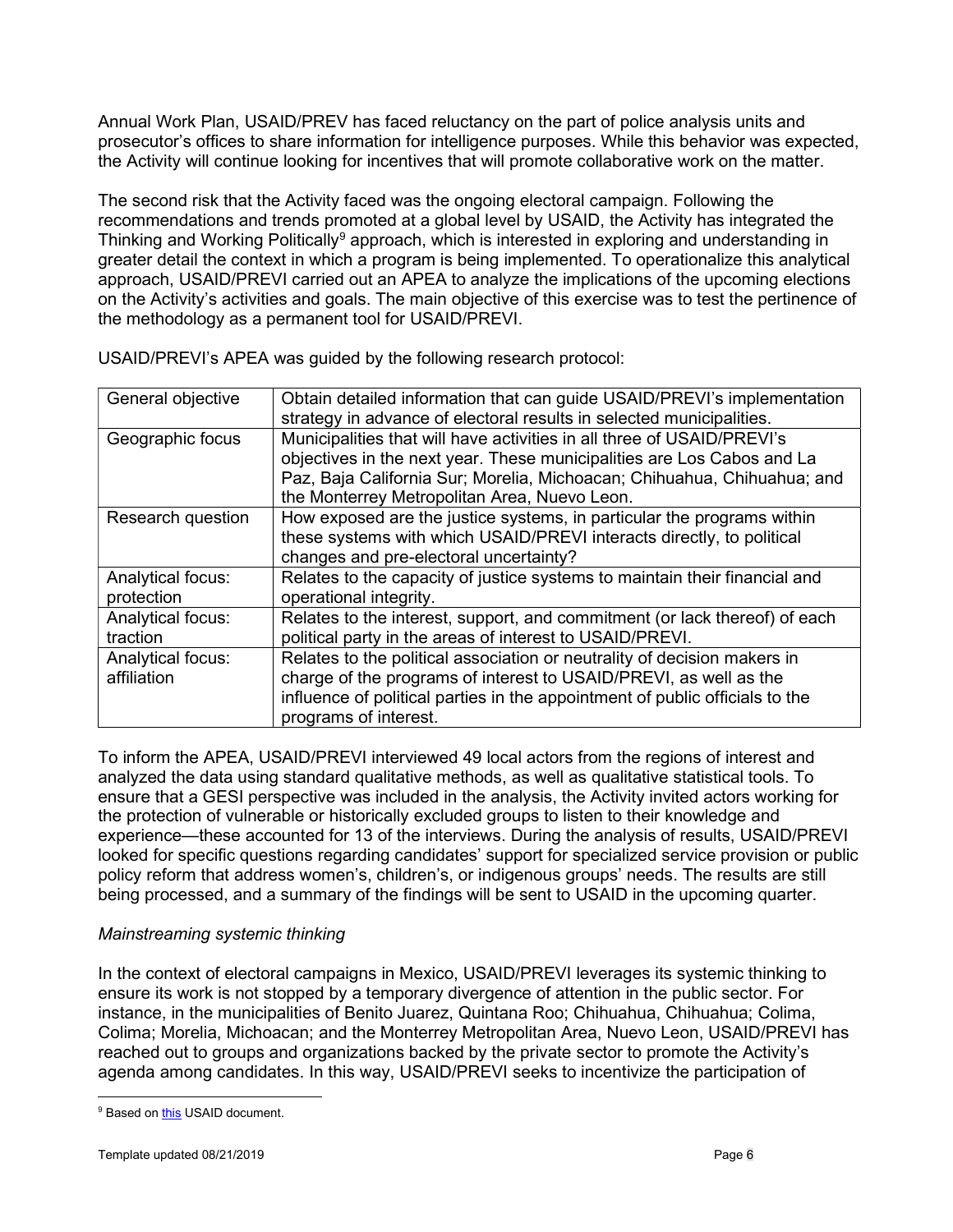elected officials through the influence of non-government actors and, thus, to rapidly initiate collaboration with the new administration.

## 4. Accomplishments and Overall Status

During the reporting period, USAID/PREVI publicly announced the initiation of its work and began foundational work to support its evidence-informed strategy for V&C prevention. This work has intentionally been collaborative and participatory to increase the chances of sustainable and systemic change.

## USAID/PREVI's official launch

To officially initiate its operation, on February 9, USAID and the Executive Secretariat of the National Public Security System held a virtual event where over 20 mayors representing USAID/PREVI's target municipalities expressed their commitment to the Activity's objectives. In addition to this event, USAID/PREVI held smaller virtual presentations addressed to individual municipalities, where operational teams and representatives of strategic areas of civic courts and the police reached initial collaboration agreements with the Activity.

### Development of data collection tools

During the reporting period, USAID/PREVI began developing tools that will guide its capacitybuilding strategy and measure any changes that result from these efforts. For instance, instruments previously developed by USAID, such as the YTT, the YTT-Tertiary Prevention, and the EBP were put under review to improve their technical validity. The YTT and YTT-Tertiary Prevention are to be shared among civil society organizations (CSOs) and public institutions working with at-risk youth and youth in conflict with the law, respectively, to assess the profile of beneficiaries and use that information to identify the intervention that will most effectively respond to the individual's needs. Conversely, the EBP is used to evaluate a V&C prevention model's technical foundation and capacity to demonstrate its effectiveness. While these characteristics make the EBP a tool for recognizing promising interventions worthy of scaling or replication, it also provides a blueprint for low-scoring models to improve their evidence base and performance. Hence, USAID/PREVI will use this instrument to assess its grantee's initiatives and inform the development of capacity building plans. Moreover, the Activity will carry out a second EBP evaluation at the end of the grant period to measure the effectiveness of its technical assistance.

In the domain of civic justice, during Q2 FY 21, USAID/PREVI developed an Evaluation Tool  $(HPJC<sub>1</sub><sup>10</sup>$  per its Spanish acronym) that will be used to calculate the level of implementation of the NPCJM in a given municipality. The HPJC evaluates components such as: Community Policing and Problem-Oriented Policing, attention to victims and reception of complaints, and information analysis, among others. Based on HPJC results, USAID/PREVI will create technical assistance plans to strengthen the local civic justice model. To test the validity and reliability of the HPJC, USAID/PREVI invited the authorities of Colima; Colima; Chihuahua; and Jalisco to participate in a pilot exercise. With this experience, USAID/PREVI came up with the final design of the instrument, which has been used to assess the municipality of Mexicali, Baja California. In the upcoming quarter, USAID/PREVI will evaluate the rest of its target municipalities and will present a consolidated report of its results.

<sup>&</sup>lt;sup>10</sup> In Spanish: Herramienta Diagnóstica de Policía y Justicia Cívica.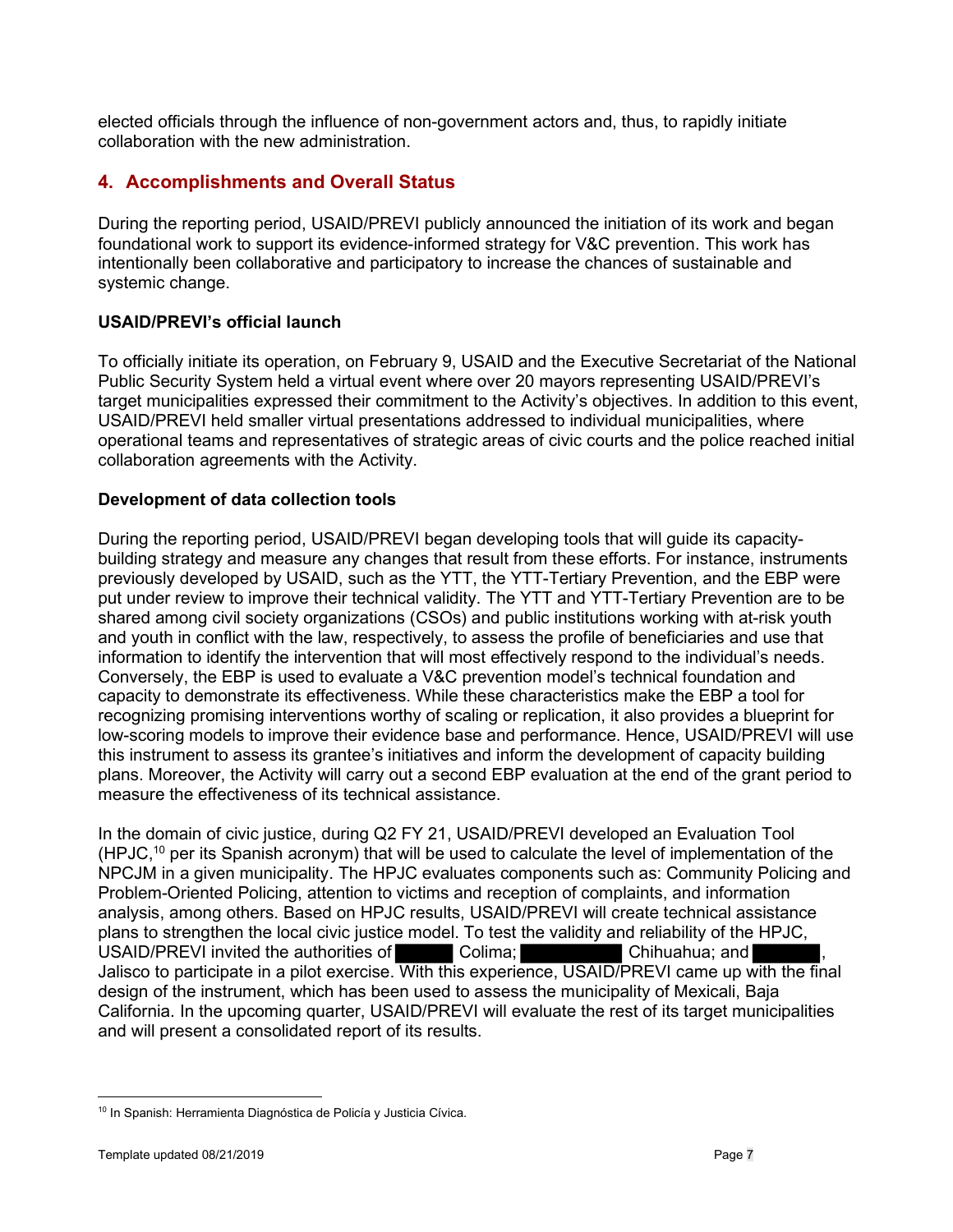In addition to working on tools that will assist in the Activity's implementation, during the reporting quarter, USAID/PREVI began working on tools that will remain in the local system. For example, USAID/PREVI started developing methodologies to monitor the processes and results of the civic and criminal justice systems—statistics that are currently not collected systematically. Within civic justice, USAID/PREVI will gather information on the proportion of alternative non-custodial measures determined by civic courts as an indicator of the judges' endorsement of alternative measures as effective preventative mechanisms for disorderly behavior. Moreover, the Activity will measure recidivism rates in criminal and civic justice to evaluate the effectiveness of institutional processes and provision of services. To ensure that data is collected periodically and with the highest quality standards, USAID/PREVI began assessing current information flows and started designing data collection tools and methods for all stakeholders to adapt and use for their benefit. USAID/PREVI is thus seeking to create methodologies that are technically sound, but also match local stakeholders' capacities and resources; this will increase uptake and promote long-term measurement of the statistics. The proposed methodologies will be finalized in the next quarter.

### Field implementation

In Q2 FY 21, USAID/PREVI contributed to its capacity building efforts by signing subcontracts to update training materials for police officers and civic justice operators. The Activity seeks to integrate the policing component into all previously developed civic justice training materials, as well as to integrate the GESI perspective. To maximize the geographic reach of its trainings, as well as to comply with social-distancing measures to prevent the spread of COVID-19, USAID/PREVI also began developing an online platform to host the courses and other tools to evaluate progress made by municipalities.

Moreover, to expand the implementation of civic justice to a greater number of municipalities in Mexico and to consolidate a peer-to-peer network of practical experiences, USAID/PREVI started designing a mentoring program for municipalities implementing the NPCJM. To test the methods before rolling out the initiative, USAID/PREVI has selected and and to be part of a pilot exercise, with other municipalities still being identified. With this initiative, by the end of the Activity, USAID/PREVI will have endowed municipalities with the tools necessary to support fellow local governments with the implementation of civic justice; all without the need for external support.

In Q2 FY 21, the Activity launched its first call for proposals to support CSOs that can serve offenders going through the civic justice system in eleven regions in eight states.<sup>11</sup> The purpose of the call is for organizations with technical and institutional capacities to implement evidence-based models to reduce the probability of offenders who have gone through the civic court system to commit another offense and, at the same time, ensure the individual's successful integration into society. From this call for applications, USAID/PREVI received 14 proposals, of which five projects were selected. The grants will start in Q3 FY 21, with an initial assessment of their technical strength and evidence-generation capacity using the EBP, for a total duration of 18 months.

It is important to highlight, however, that USAID/PREVI decided not to award any grants in and **due to the insufficient technical quality of proposals received.** To ensure that the Activity receives appropriate proposals in these regions of implementation, USAID/PREVI will carry out an outreach campaign and a series of workshops to guide CSOs in the

<sup>&</sup>lt;sup>11</sup> The areas of interest were: Mexicali, Baja California; La Paz and Los Cabos, Baja California Sur, the Guadalajara Metropolitan Area and Puerto Vallarta, Jalisco; Colima, Colima; Morelia, Michoacan; the Monterrey Metropolitan Area, Nuevo Leon; Benito Juarez and Solidaridad, Quintana Roo; and Hermosillo, Sonora.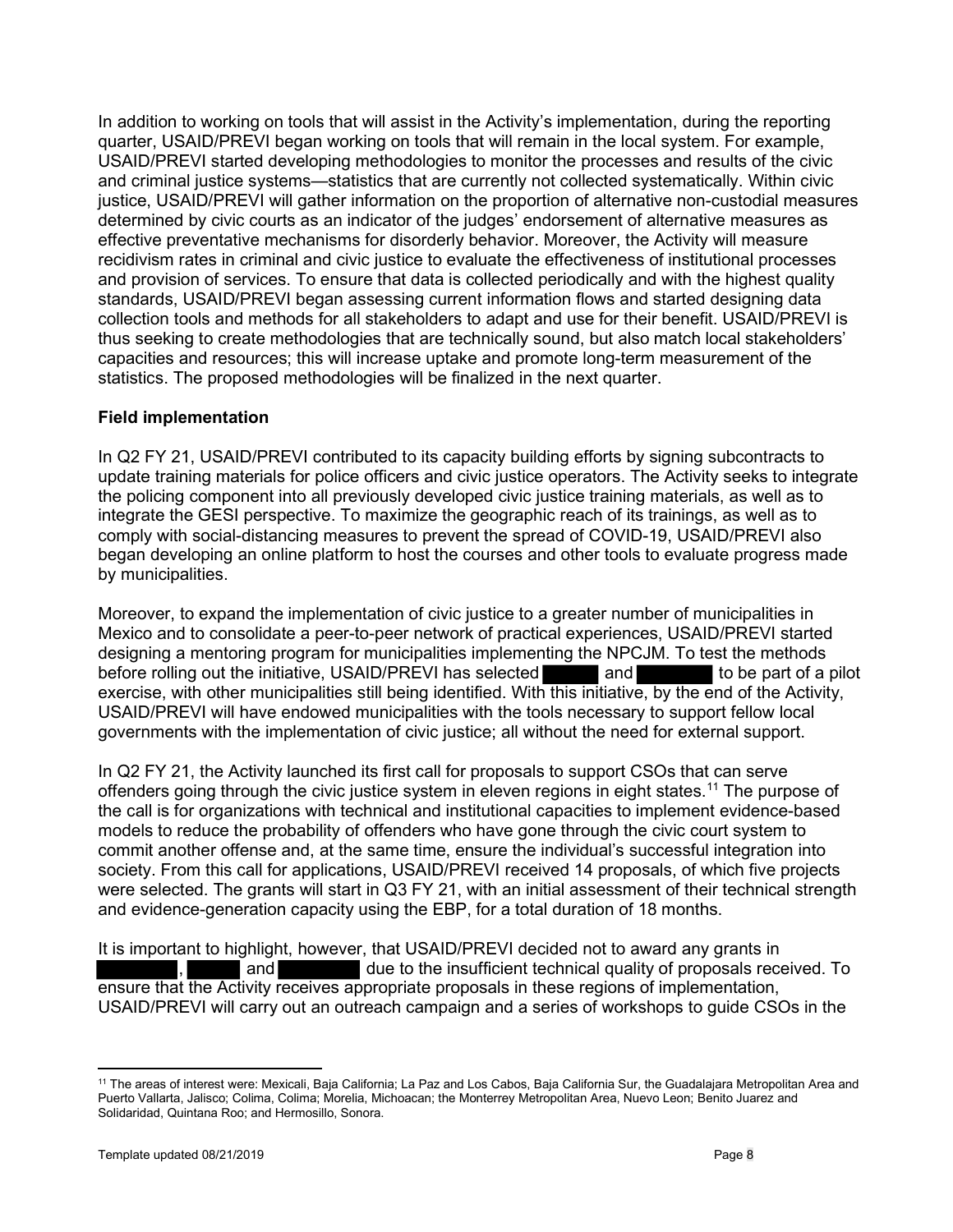drafting of proposals. More information on this challenge and mitigation actions are presented in sections 5 and 6 below.

USAID/PREVI's theory of change relies on multisectoral collaboration to reach desired change. Therefore, much of the Activity's first-year strategy relates to building partnerships and creating the local buy-in necessary for effective implementation. During the reporting quarter, USAID/PREVI has identified new actors and potential allies in Chihuahua, Chihuahua; La Paz and Los Cabos, Baja California Sur; the Monterrey Metropolitan Area, Nuevo Leon; and Morelia, Michoacan. The first direct contact by USAID/PREVI with local actors outside the public sector was through the APEA interview process, where the Activity also had the chance to introduce its working agenda to these actors. Beyond initial interactions, USAID/PREVI initiated collaborative work regarding civic justice and at-risk youth with the Mesa Metropoli Monterrey. Similarly, the Activity worked with the Council of the Sub-Commission for Reintegration of Nuevo Leon to identify areas of partnership regarding the social reintegration of youth in conflict with the law. Conversely, in Morelia, Michoacan and Colima, Colima, USAID/PREVI started negotiations with the private sector, specifically with the COPARMEX branches for Michoacan and Colima, to take part in civic justice initiatives. In upcoming quarters, the Activity will escalate and densify its network of partners across all target municipalities to continue with its work plan across objectives.

## 5. Problems and Delays (and/or Lessons Learned)

During the reporting period, USAID/PREVI learned the following:

- In an online setting, the Activity needs to anticipate and address complications, such as weak internet connections or public officials' lack of familiarity with virtual platforms. After facing technological complications during the pilot of the HPJC, USAID/PREVI has included preparatory meetings in its protocol, where logistical requirements are explained, and potential issues are identified and resolved. The objective is to ensure that the three- or four-hour long assessment is carried out smoothly without technological issues.
- Facing changes in office holders due to the electoral campaigns, and given strict vetting requirements, USAID/PREVI must strategically select public officials to be trained and offer initial guidance on filing for the vetting process. Given that vetting is a prerequisite for the provision of training to public officials, and considering the electoral process, the Activity decided to source training participants from high- to middle-management positions, which will ensure that trained individuals will remain in government regardless of election results. Likewise, the Activity will review in advance the organizational structure of the areas that are going to participate and identify the type of vetting required, after which it will offer guidance to participating public institutions on the documentation required for the vetting process.
- In electoral periods, USAID/PREVI must keep close contact with public officials and ensure all agreements are backed through formal documents. Faced with the electoral campaigns, USAID/PREVI has intensified its communication with government points of contact to remain informed of daily developments and, thus, to be prepared to respond in a timely manner. Moreover, the Activity has sought to formalize all communication with public counterparts to document any agreements made.

Moreover, the Activity faced the following problems or delays: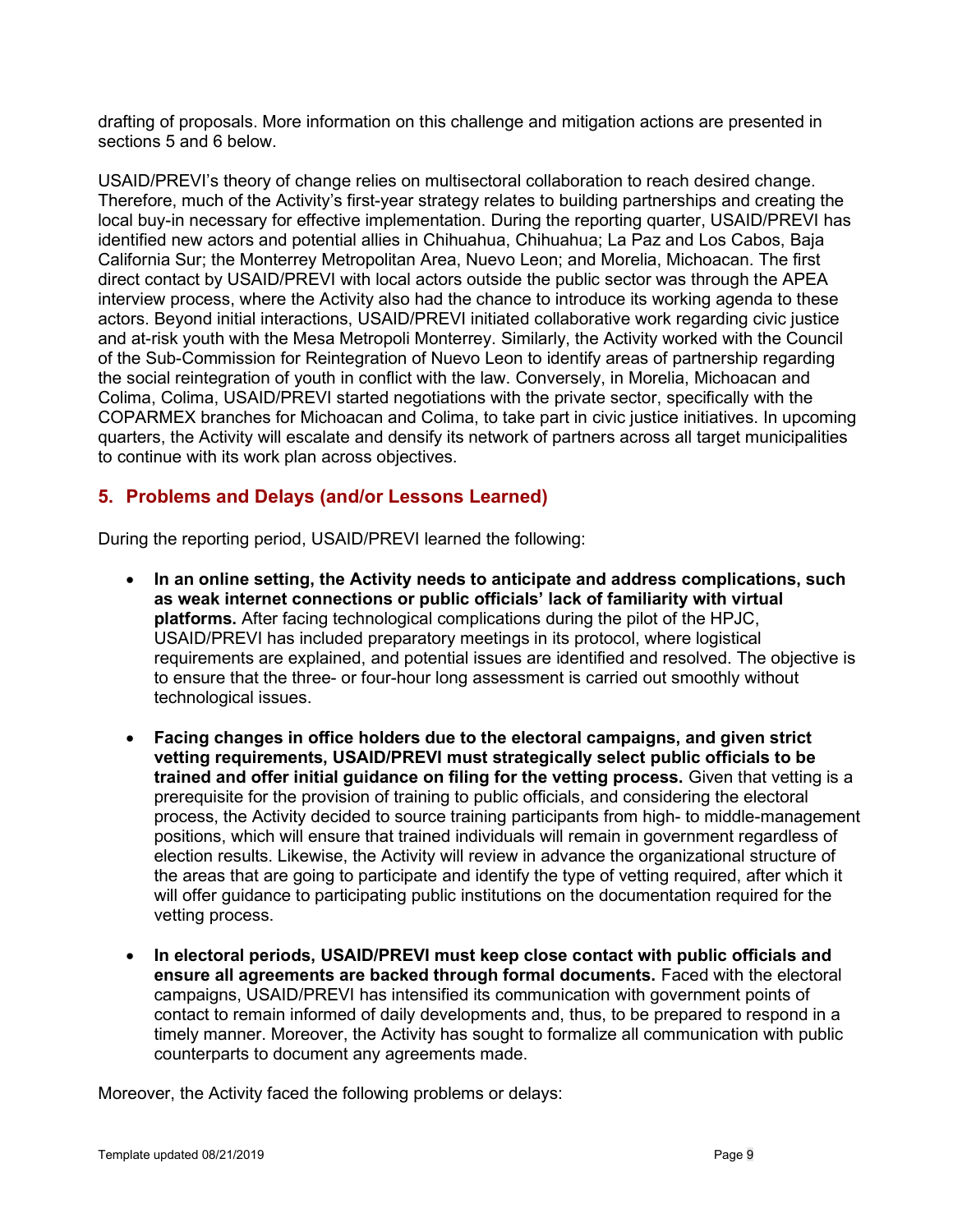- 1. The electoral process in much of the country has made it difficult for the Activity to select municipalities that take part in the mentoring program, as a change in administration may mean a shift in personnel or priorities for local public institutions.
- 2. Few or inadequate proposals received to take part in the grants program to serve offenders going through civic justice, particularly in **and the state of the Surit California** Sur and , Sonora. USAID/PREVI issued a call for proposals aimed at eleven regions in eight states; however, only 14 organizations applied. For the municipalities in Sonora and Baja California Sur, the Activity decided not to award any grants due to the low technical quality of applications.

## 6. Major Activities or Corrective Actions

To respond to the problems identified in the previous section, USAID/PREVI has implemented the following corrective actions:

- 1. To make the mentoring program more attractive to current municipal administrations, USAID/PREVI has adjusted the program's duration and developed progress indicators for local actors to advocate for its continuation after the election. Some examples of the adjustments made are: switching to Google Classroom, an online learning platform that simplifies the interaction between participating municipalities; focusing on fewer elements of the program for the pilot exercise; and the incorporation of a progress matrix to easily identify areas of opportunity and document progress on the matter.
- 2. The Activity is extending its local actor mapping to identify potential partners that could help disseminate the opportunity made available by USAID/PREVI in the framework of its grants program. The objective of this strategy is to showcase the call for applications in specialized groups, formal and informal, to better reach the desired types of organizations. Moreover, USAID/PREVI is planning to carry out a series of workshops aimed at interested organizations to improve the technical and administrative components of their proposals. These workshops are planned for April 2021.

## 7. Updates on Evaluation and Learning Plans or Activities

There are no updates on USAID/PREVI's evaluation or learning agendas.

### 8. Environmental Compliance

During the reporting quarter, USAID/PREVI did not carry out any activity with a Negative Determination with Conditions under the Initial Environmental Examination. Moreover, all grantees have been provided with a Waste Management Plan to properly dispose electronic and computer equipment.